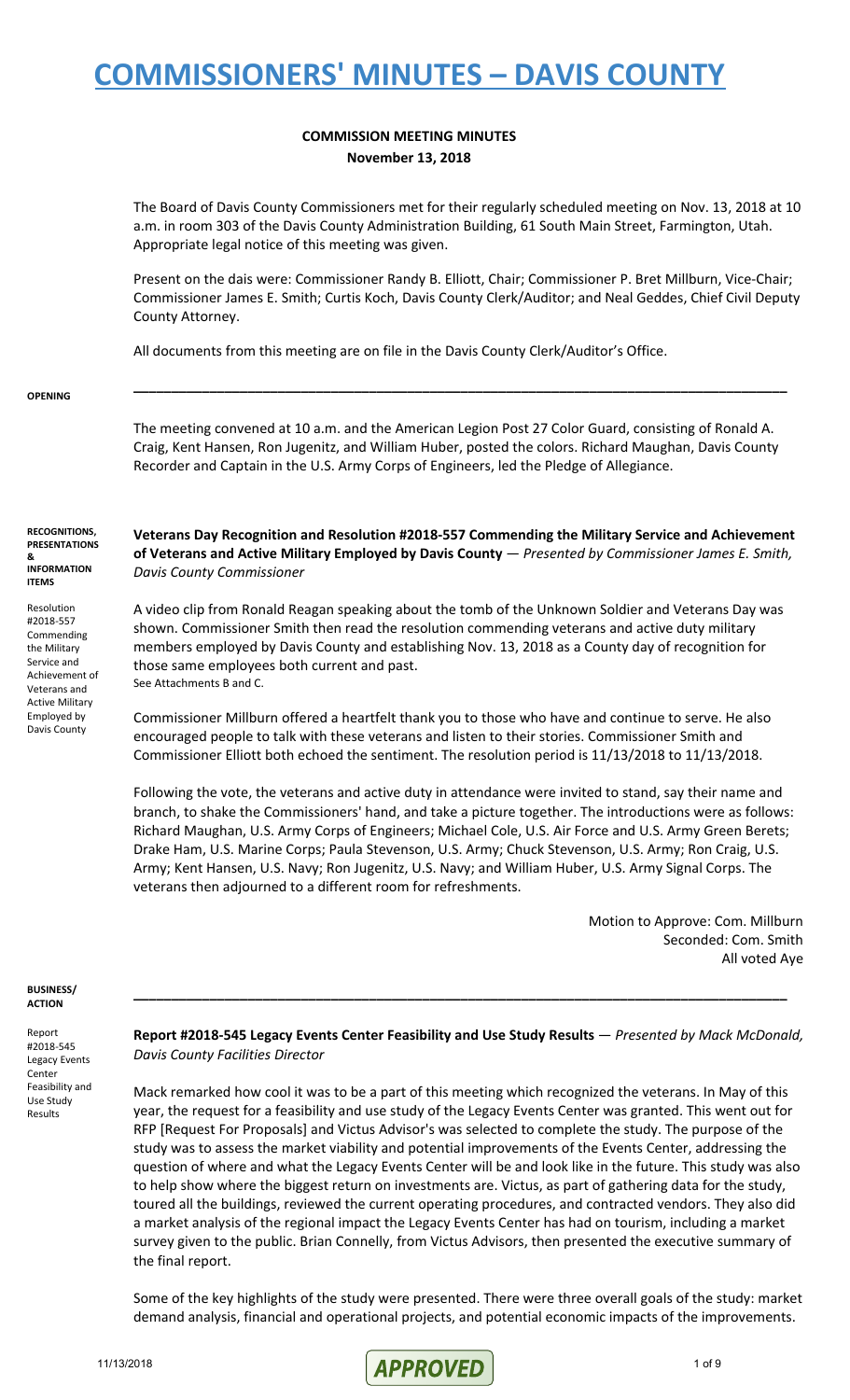This was a three to four month process where data was collected on demographic studies, comparable venues, current and potential user groups, online surveys, financial analysis, event attendance and projection, revenue spent and projection, and sponsorships, just to name a few. This data was then compiled into the final report, summarizing the findings and making recommendations for future improvements. The various findings and an analysis of partnering with Major League Rugby, specifically the Utah Warriors, was then presented followed by Phase 1, 2 and 3 recommendations discovered during the study. Annual operating costs were also shown including the projections of the Events Center if the various expansions were implemented. The economic and fiscal impact projections were also shown. See Attachment D1-D8.

The Commission thanked Brian for the work done on this report. The comment was made that it is nice to see the report illustrate what areas can be improved, how the improvements would impact the area, the way the area impacts the Events Center, and the future of the facility in general. It was explained that no decisions have been made at this time; this study was done just to see the various options. The Commission asked if the option to have a commercial space was explored, as was discussed as a potential option. Brian said it was not explored to keep the study focused on the Legacy Events Center and because the commercial space's proposed land was outside the scope of the study. The Commission remarked this whole process takes time and to be patient as the different options are weighed.

[This item should have been presented during the Recognitions, Presentations, and Information Items section, since it was a report that did not require any action to be taken.]

Amendment #2018-82-A with AJC Architects P.C. for Davis County Syracuse Library Architectural Services project fees

**Amendment #2018-82-A with AJC Architects P.C. for Davis County Syracuse Library Architectural Services project fees** — *Presented by Mack McDonald, Davis County Facilities Director*

AJC Architects was in charge of designing the remodel of the Syracuse Library. Originally the contract had anticipated a \$1.6 million cost and AJC based their fees on that number. However, now that construction bids have come in around \$4.6 million, those fees needed to be adjusted from \$124,000 to \$330,000. Part of the reason why the cost to remodel the library is so high is due to high construction costs and the building needed more extensive work than originally planned. The contract period is 02/20/2018 to 03/01/2020. The payable amount is \$330,000.

Following the vote, Mack expressed how great it has been to work with AJC and how they have tried to keep the cost down.

> Motion to Approve: Com. Millburn Seconded: Com. Smith All voted Aye

Agreement #2018-546 with R&O Construction Company for Davis County Syracuse Library remodel and expansion

**Agreement #2018-546 with R&O Construction Company for Davis County Syracuse Library remodel and expansion** — *Presented by Mack McDonald, Davis County Facilities Director*

While AJC designed the plans for the remodel, R&O Construction has been selected out of the seven who submitted proposals to do the work. R&O stood out not only by being the lowest cost but by asking questions and really doing their homework on the project. By signing the contract now with R&O, the price is locked in and R&O will be able to begin purchasing materials before prices rise again. It has the potential to bring the cost down to \$4.4 million. Some of the construction cost will be paid in 2018 and some in 2019. The contract period is 11/13/2018 to 12/31/2020. The payable amount is \$4,636,444.

> Motion to Approve: Com. Smith Seconded: Com. Millburn All voted Aye

Agreement #2018-547 with R&O Construction Company for Davis County Syracuse Library remodel and expansion general conditions

**Agreement #2018-547 with R&O Construction Company for Davis County Syracuse Library remodel and expansion general conditions** — *Presented by Mack McDonald, Davis County Facilities Director*

This agreement with R&O is to approve the general conditions for the building process itself. They are the governing legal documents for the construction process including terms, change orders, warranties, etc. that coincide with the actual construction agreement. The conditions have been reviewed by Facilities and the Library and are agreeable to both parties. The contract period is 11/13/2018 to 12/31/2020. This agreement is neither payable nor receivable.

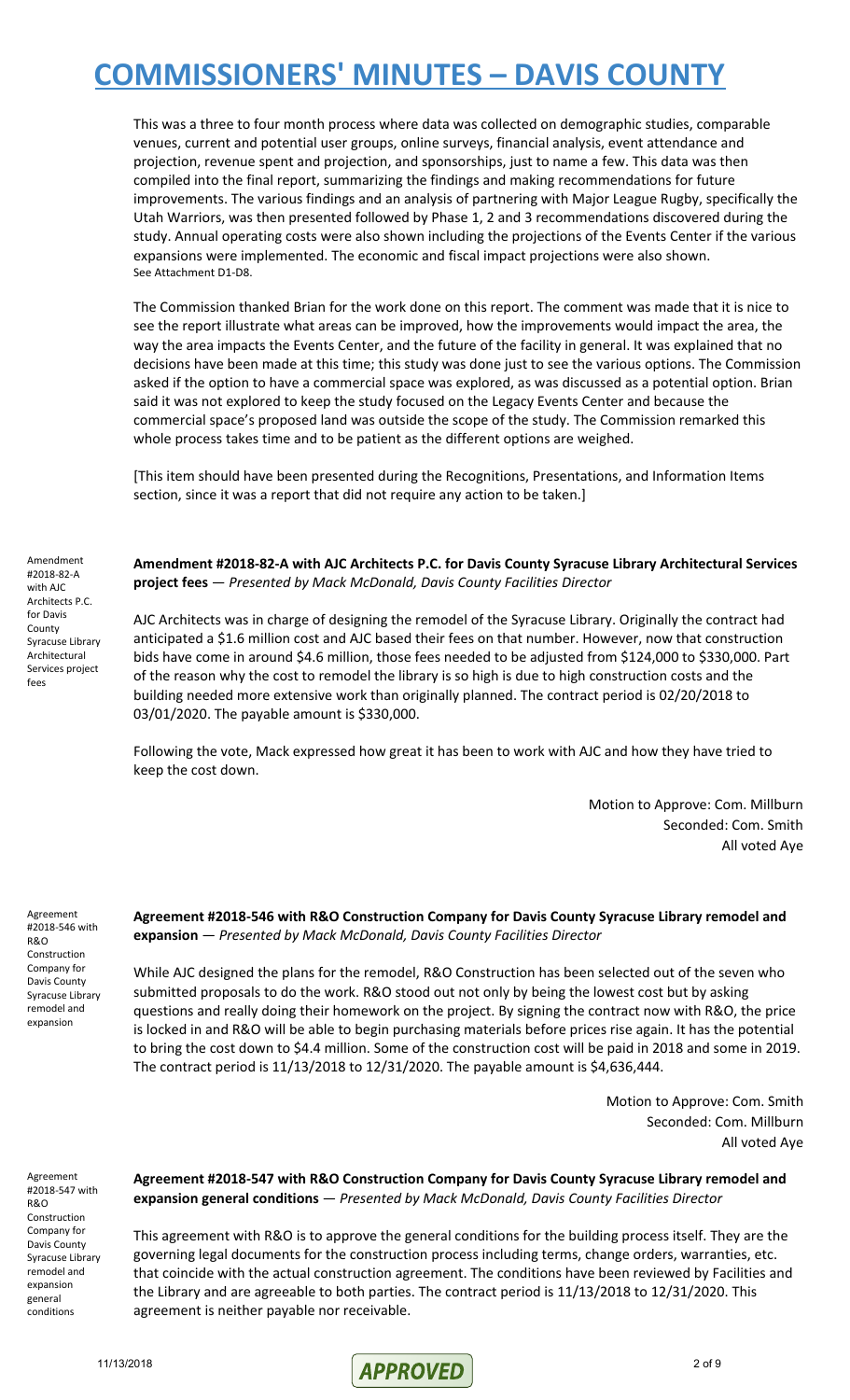Following the vote, Mack expressed his thanks to Chris [Sanford, Davis County Library Director] and the Library team for their patience, and Neal for reviewing all the documents.

> Motion to Approve: Com. Smith Seconded: Com. Millburn All voted Aye

2018 Antelope by Moonlight Bike Ride Report

**2018 Antelope by Moonlight Bike Ride Report** — *Presented by Neka Roundy, Davis County Community and Economic Development Specialist*

This report is of the 25th Annual Moonlight Bike Ride that took place over the summer to best highlight Antelope Island when it is at its prettiest. When the bike ride is held is determined by when the first full moon is after June so this year it was held on July 27. Neka thanked the Commission for supporting this event and hopes that support will continue. Originally this was created as a marketing action and it still is, despite marketing switching to be more social media based. The turnout was the same as it was two years ago with 1,171 riders. This year they also contracted with Van Wango to do online registration. A great aspect of using them is the tickets were sent via text, instead of email, which made things faster since Antelope Island does not have good internet reception. There were over 50 volunteers and the route is all on asphalt. The family-oriented bike ride is not a timed event and was really cool this year because the smoke from the wildfires made the large full moon look red. The bike ride itself has an online and Facebook presence. Neka thanked the various sponsors including the Davis County Community and Economic Development Tourism Events. Riders came from Arizona, California, Colorado, Idaho, New Mexico, New Jersey, Nevada, Utah and Virginia. There were many different cities from Utah that were represented. From a tourism and marketing standpoint, Neka feels this is a viable event to spotlight Antelope Island. Next year the bike ride will be held around July 12.

[This item should have been presented during the Recognitions, Presentations, and Information Items section, since it was a report that did not require any action to be taken.]

Donation #2018-548 to Friends of Antelope Island **Donation #2018-548 to Friends of Antelope Island** — *Presented by Neka Roundy, Davis County Community and Economic Development Specialist, and Rick Mayfield, Friends of Antelope Island President-Elect*

Neka explained that the proceeds from the Moonlight Bike Ride are donated to the Friends of Antelope Island. She then excused the current Friends of Antelope Island President who was unable to attend and instead invited the President-Elect Rick Mayfield to the podium to explain more about the Friends of Antelope Island.

Rick explained the Friends of Antelope Island began in 1995 with a goal of enhancing the visitor experience at the Island. The whole purpose of the Friends of Antelope Island is to fund events and projects that are not funded by State Parks. Just walking through the parking lot and seeing the out of state license plates shows how much the Island's tourist presence has grown. He then presented a PowerPoint highlighting the many different things the Friends of the Antelope Island have done to help the Antelope Island State Park, including events, fundraisers, updating displays, and a trail chair for persons with physical limitations. He concluded by requesting the donation of the proceeds from the Moonlight Bike Ride be given to the Friends of Antelope Island. See Attachment E1-E6.

The Commission thanked the Friends of Antelope Island for what they and others do for the park. A lot would be different without their support. Rick also said that the Friends of Antelope Island was the first friend of a state park in the area and that concept has been copied by many other organizations with different parks. The donation period is 07/27/2018 to 11/30/2018. The payable amount is \$20,000.

> Motion to Approve: Com. Smith Seconded: Com. Millburn All voted Aye

Summary List #2018-549 of low-dollar, low-risk agreements for rental space at Legacy Events Center

**Summary List #2018-549 of 33 low-dollar, low-risk agreements for rental space at Legacy Events Center** — *Presented by Dave Hansen, Davis County Legacy Events Center Director*

This summary list is of 33 low-dollar, low-risk agreements for rental space. It has the usual spread of parties, soccer, lacrosse, RV rentals, etc. The contract period is 09/21/2018 to 01/27/2019. The receivable amount is \$14,717.25.

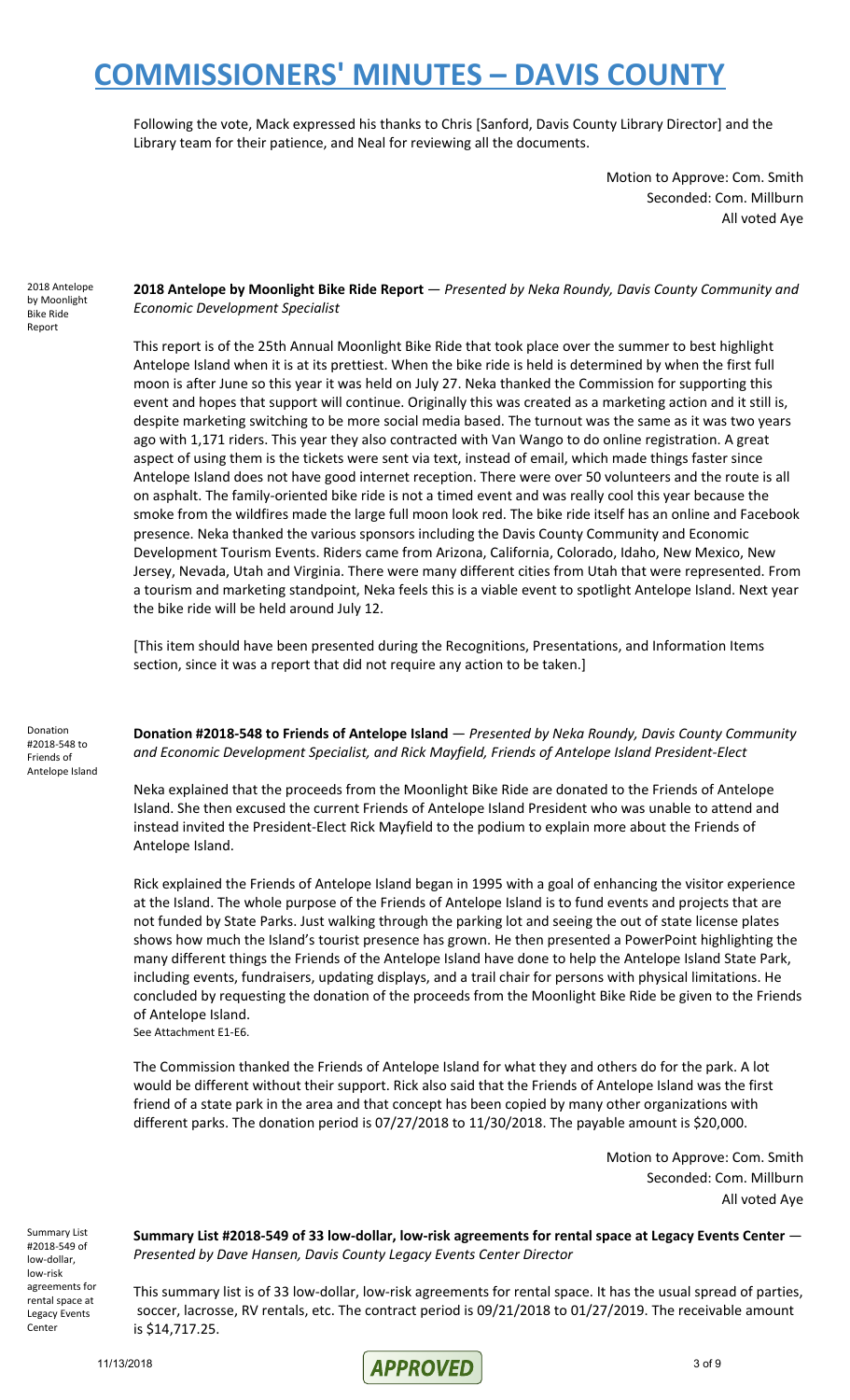Following the vote, Dave explained they are very happy to get lots of low-dollar rentals because it helps bring in the higher dollar rentals. For example, if the Events Center did not have the small soccer tournaments then they would not be able to get the big tournaments. So while these rentals do not bring in a large dollar amount, they are in fact a huge asset to the Legacy Events Center.

> Motion to Approve: Com. Millburn Seconded: Com. Smith All voted Aye

Agreement #2018-550 with Davis Park Cafe to provide food and banquet services at Davis Park Golf Course

**Agreement #2018-550 with Davis Park Cafe, LLC to provide food and banquet services at Davis Park Golf Course** — *Presented by Brad Stone, Golf Pro, Davis County Davis Park Golf Course*

This agreement is with Davis Park Cafe, LLC to provide food and banquet services at the Davis Park Golf Course for the rest of 2018. This is the golf course's current vendor. Brad apologized for the contract being late. The contract period is 01/01/2018 to 12/31/2018. The receivable amount is \$7,800.

> Motion to Approve: Com. Millburn Seconded: Com. Smith All voted Aye

Agreement #2018-551 with Comcast to provide temporary ethernet services for the Syracuse Branch Library during remodel

**Agreement #2018-551 with Comcast to provide temporary ethernet services for the Syracuse Branch Library during remodel** — *Presented by Mark Langston, Davis County Information Systems Director*

This is an agreement with Comcast for a temporary internet line to provide internet and computer services to the Syracuse Branch while it is in its temporary location. This will allow the library to continue to offer its services to the patrons during the library's remodel. The contract period is 11/15/2018 to 12/14/2018. The payable amount is \$464.50 per month.

> Motion to Approve: Com. Smith Seconded: Com. Millburn All voted Aye

Request #2018-552 to establish minimum sale price and authorize Notice of Sale of Davis County surplus real property known as Tax ID 09-060-0046

**Request #2018-552 to establish minimum sale price and authorize Notice of Sale of Davis County surplus real property known as Tax ID 09-060-0046** - *Presented by Tony Thompson, Davis County Property Manager*

This request is regarding Tax ID 09-060-0046, formerly known as Tax ID 09-060-0015. This property was acquired through a 1975 tax sale and it is identified as a right-of-way. On Oct. 15, 2018, the Property Committee recommended the property be declared as surplus and the property's current assessed value (\$24,191, or \$.38 per square foot) be used as the cost for a preferential sale of portions of the property on Dec. 4. Part of selling the land will be to establish an easement. The owners of the property around the parcel have been notified and are aware of the situation. These property owners will be part of the preferential sale and will receive an update on today's action. This request has no beginning or end date. The minimum payable amount is \$.38 per square foot. See Attachment F.

> Motion to Approve: Com. Millburn Seconded: Com. Smith All voted Aye

Agreement 2018-553 with Utah Dept. of Public Safety to share costs with the Local Public Safety and Firefighting Surviving Spouse Trust Fund

**Agreement #2018-553 with Utah Department of Public Safety to share costs with the Local Public Safety and Firefighting Surviving Spouse Trust Fund** — *Presented by Debra Alexander, Davis County Human Resources Director*

This agreement is between Davis County and the Utah Department of Public Safety on behalf of the Local Public Safety and Firefighting Surviving Spouse Trust Fund. State statute requires a cost sharing agreement to provide healthcare coverage for the surviving spouse and children after a line of duty death. There have been discussions on how to do this in the past, whether it be done via each agency or as a trust fund. It was

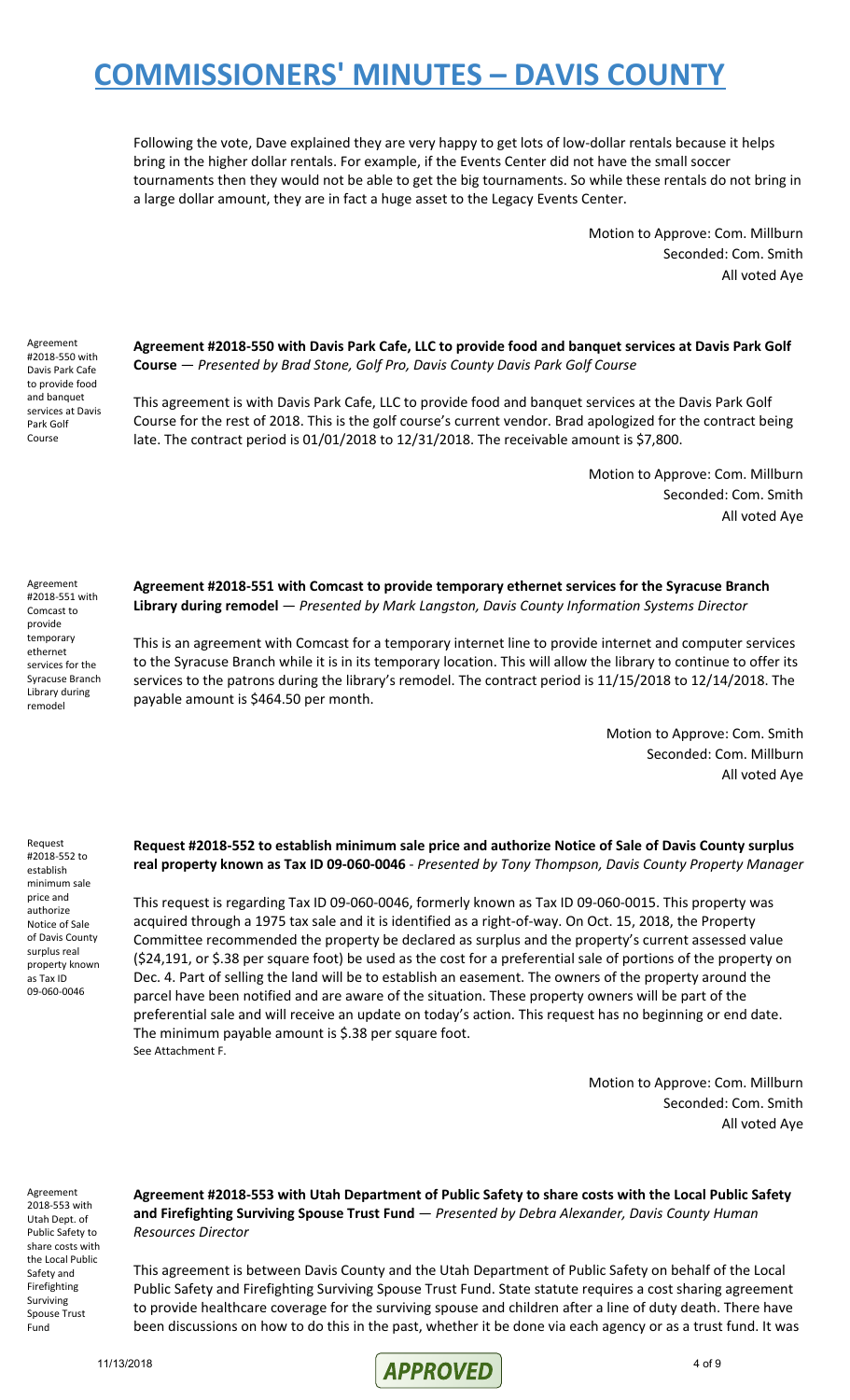determined that a trust fund would be the better route. The participating agency will be responsible for 13 months of the healthcare cost, at which point the agency will be eligible for reimbursement. Davis County currently has 204 employees who are eligible for this agreement. This has been accounted for in the upcoming budget but until the next fiscal year begins, funds will be allocated from the contingency fund since the legislation took place this year. The contract period is 07/01/2018 and is perpetual, unless terminated. The payable amount is \$19,380, or \$95 per eligible Davis County employee as of 07/01/2018.

> Motion to Approve: Com. Millburn Seconded: Com. Smith All voted Aye

Agreement #2018-554 Settlement and Release Agreement

Disclosures #2018-555 received by Keybanc Capital Markets concerning underwriter services relating to Davis County, Utah Sales Tax Revenue Refunding Bonds, Series 2018

**Agreement #2018-554 Settlement and Release Agreement** — *Presented by Neal Geddes, Davis County Chief Deputy Civil Attorney*

This is a standard settlement and release agreement with an employee who has elected to move on. The contract beginning date is 11/01/2018. This agreement is neither payable nor receivable.

> Motion to Approve: Com. Millburn Seconded: Com. Smith All voted Aye

**Disclosures #2018-555 received by Keybanc Capital Markets concerning underwriter services relating to Davis County, Utah Sales Tax Revenue Refunding Bonds, Series 2018** — *Presented by Curtis Koch, Davis County Clerk/Auditor*

These disclosures are by Keybanc Capital Markets. Specifically, this is the [Municipal Securities Rulemaking Board] MSRB Rule G-17 Disclosure which states Keybanc will act as an underwriter and are not a fiduciary on behalf of the County in the sale of 2009B refunding bonds. The contract period is 11/13/2018 to 01/03/2019. This disclosure is neither payable nor receivable.

> Motion to Approve: Com. Millburn Seconded: Com. Smith All voted Aye

Resolution approving the Interlocal Cooperation Agreement between Farmington City and DC for North Station Farmington CRA 1

**Resolution approving the Interlocal Cooperation Agreement between Farmington City and Davis County for North Station Farmington CRA 1** — *Presented by Shawn Bues, Davis County Economic Development Manager*

Shawn began by saying these resolutions are a culmination of a lot of effort to help Davis County residents work where they live by: helping new and/or developing businesses create high paying jobs, strengthening and diversifying the economy, improving the quality of life for County residents, maintaining a sustainable tax base, connecting regional and state resources to utilize land sites, and facilitating economic, workforce, and housing opportunities for a wide range of income levels. The decision matrix was shown that illustrates how well the proposed development meets the outlined goals. Based on the matrix, the proposed CRA 1 meets most of the goals, fits with the County's long-term plans, and will work with the existing trail system. CRA 1 will also include a few low-income housing components in addition to a commercial aspect. The financial aspect of the project has been reviewed by the Farmington team and the Davis County Clerk/Auditor Department. One of the big questions answered from the financial review is that some sort of infrastructure needs to be in place to entice businesses to move to this area. Shawn invited Brigham Mellor, from Farmington City, to introduce the project further. Farmington Mayor Jim Talbot and Shane Pace, Farmington City Manager, were also in attendance. See Attachment G.

Brigham explained that Farmington City Council will have a public hearing about this project tonight [Nov. 13, 2018] and action will be taken accordingly. The Commissioners did not realize the CRAs had not been approved by the Farmington City Council yet and asked why this was the case. Brigham explained that because the City Council only meets on the first and third Tuesday and with the election day, the City Council chose to meet on the second Tuesday to make up for the week prior. He then started the PowerPoint presentation.

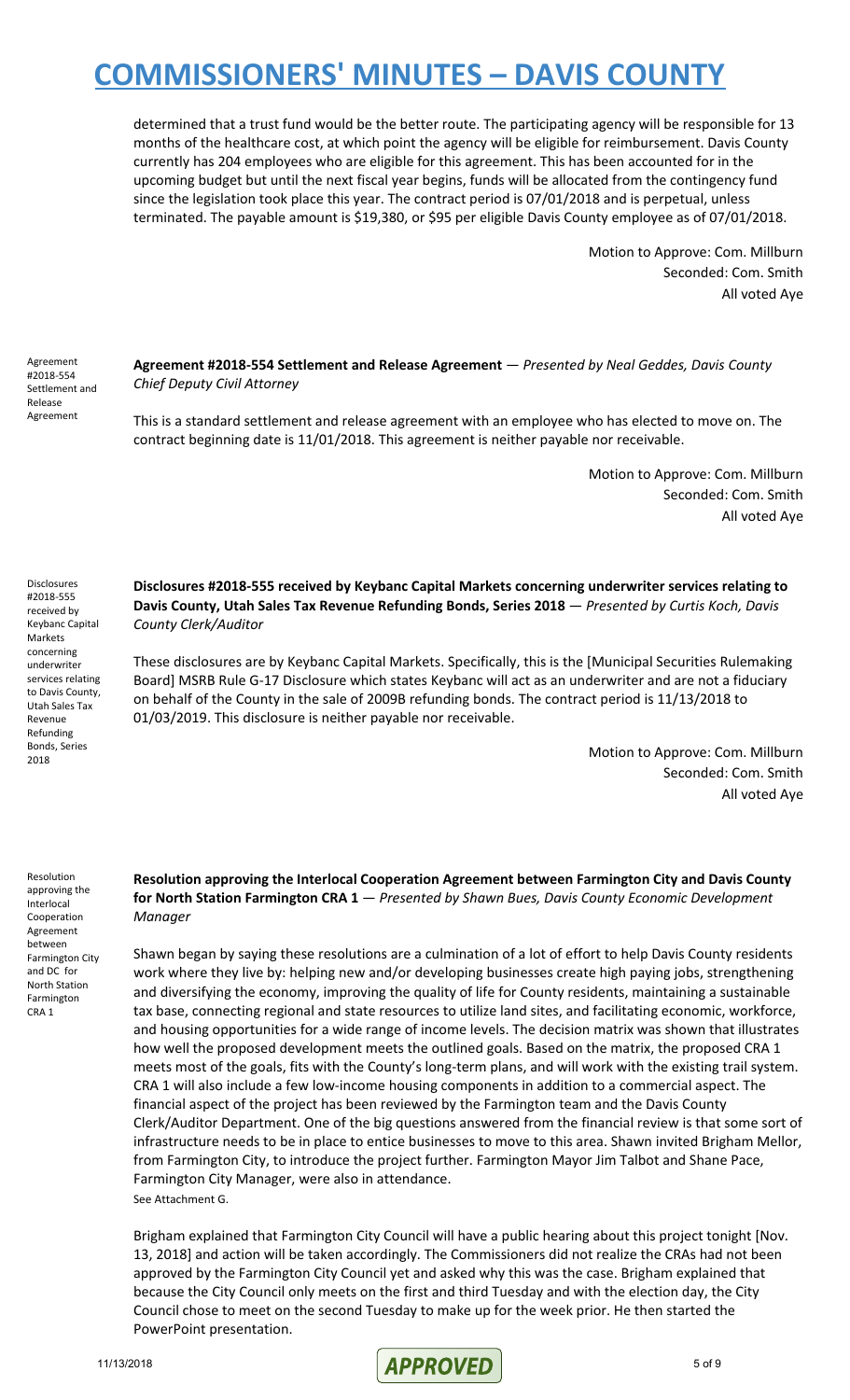This process began when the Small Area Master Plan was approved in 2016, amending Farmington's General Plan. Most of the property is classified as Office Mixed Use (OMU), but the City is still acquiring land for this project and the necessary infrastructure. It is approximately 350 acres northwest of Farmington Station. Based on results from an external study, it was determined the best use of this land would be office space to counteract the shortage of Class A office space in Davis County. The goal is to have 10,000 job opportunities available through this office park. The map shows CRAs 1, 2 and 3; CRA 1 and 2 are the projects currently being proposed. Also, the grey areas are parking structures. This whole area is meant to support Station Park, not to take away from it. Originally, this was going to be in an increment tax jurisdiction. On reviewing the overall plan, it has been determined the best way to handle this project is to segment it into two project areas (CRA 1 and CRA 2). The two project areas will most likely have different trigger dates due to development. These areas will have a 70 percent tax increment for 20 years with 10 percent going towards low-income housing, two percent going to the County for administration purposes, and three percent going to Farmington City for administration purposes. The total cap amount for CRA 1 is \$20.5 million over 20 years, and CRA 2's cap is \$27.2 million over 20 years. Brigham then asked for questions.

The Commissioners commented that it is difficult to work with this many entities and property owners on a project this large and commended Farmington City for the work they have done. The Commission asked that the Excel spreadsheet showing the most recent numbers be shown. It seems there are some discrepancies on the numbers and the Commissioners wanted to verify the County's financial contribution and the return it will bring in. Specifically, the last column of the "Total Cost of Improvement" section is in question which shows approximately an \$850,000 greater difference than expected and it is not clear why. The Commission also asked how the cost per square foot or acreage was calculated. Brigham explained the cost per square foot or acreage was calculated at today's dollar value. The Commissioners readdressed the accounting discrepancies by double checking the formula. It was discovered that while the numbers are correct when calculating from left to right, the numbers do not match going top to bottom. Part of the discrepancy is because the housing contribution, tenant outreach, and administration is marked as "N/A" which the Commission feels should not be the case, since some of those categories have known values. The Commission asked how the numbers presented on the spreadsheet were gathered and how they were determined to be accurate, using the sewer line as an example. Brigham said the sewer line cost was calculated using the linear feet to get the rough cost knowing the plans will most likely change affecting this number. All the numbers gathered are conservative estimates based on what data was currently available. Commissioner Smith wanted to go on record saying that he is "big fan of this project" but he wants to make sure he is doing his job with all taxpayers in mind. Commissioner Millburn also expressed his support of the project and that it will be a game changer for the area. The cost per linear foot was called into question and Brigham explained the linear feet listed is only for the increment, or a single CRA, not the entire project. Brigham also explained the linear feet and acreage was gathered from a surveyor assessment when it was originally done via Google Earth and SketchUp.

The Commission once again said they want to understand the project, ensure the paperwork and figures are correct, and that all involved parties understand the project before making a final decision. It has been especially difficult since the data is not presented in a familiar format which spells out the key areas of concern. It was also pointed out that it is concerning approving something when the entity in charge, Farmington City, has yet to approve it and would feel more comfortable with tabling the issues until next week. Brigham said he understands the desire to table the matters. He also explained, in response to the format not being the same, all the data is there and the second page of the project plan is very similar to the typical format. The Commission requested an overall budget be presented to help make things clearer. Shawn Beus explained the overall budget is included in the Uses table's last column on the spreadsheet but it does not include the non-construction costs. The line items listed as N/A will be expended. The Commission asked for further clarification on why the non-construction costs were pulled out of the estimated budget. Brigham explained the non-construction costs are mostly infrastructure, like wetland mitigation, and were broken out because these funds are not part of building an actual structure. Instead, these costs are for preparing for structures to be built. Shawn further explained, the reason administration and the housing and tenant outreach are not included in the total, is because they are not part of physically building something; a percentage of the administration and housing fees will be paid back to the County. The Commission once again expressed the desire to double check the numbers because not all the numbers match up and to get a more in depth explanation of some areas. It was pointed out again, according to County policy, the Commission can, in specific cases, approve a decision before the contracting entity does but they feel this situation does not fit the necessary criteria for that decision. The Commission expressed their desire to move this matter forward but wanted to make sure everything is correct first. See Attachments H1-H4 and I.

Based on the discussion, and noting it would be a policy violation to approve the agreements now, it was decided to table the following matters until the Nov. 27 Commission Meeting: Resolution approving the

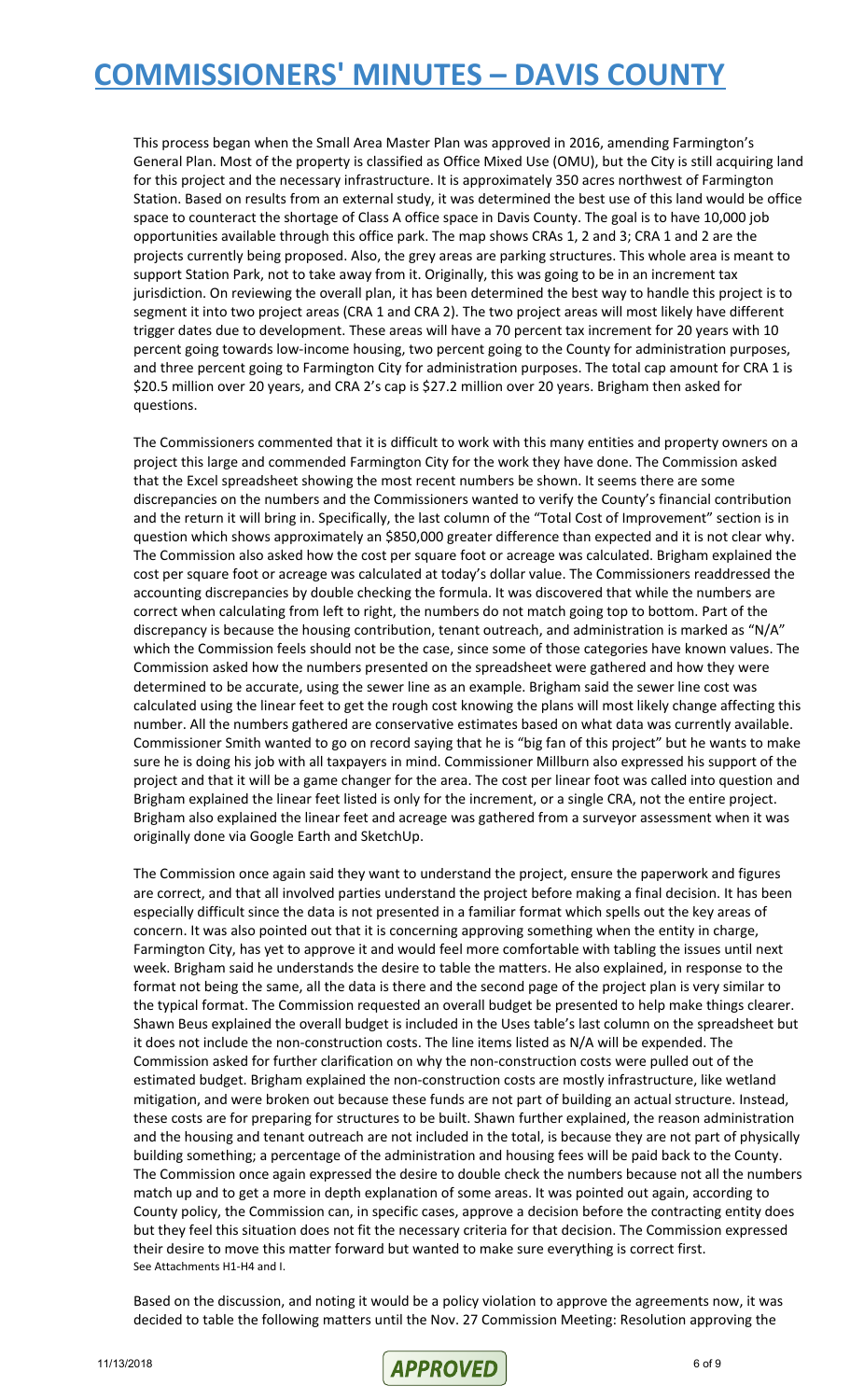Interlocal Cooperation Agreement between Farmington and Davis County for North Station Farmington CRA 1; Interlocal Cooperation Agreement between Farmington and Davis County for North Station Farmington CRA 1; Resolution approving the Interlocal Cooperation Agreement between Farmington and Davis County for North Station Farmington CRA 2; and the Interlocal Cooperation Agreement between Farmington and Davis County for North Station Farmington CRA 2.

> Motion to Table: Com. Millburn Seconded: Com. Smith All voted Aye

Following the vote, Mayor Talbot of Farmington City, agreed with tabling the items and said the City would take care of what needs to be done for next time. He also invited the Commissioners to attend the City Council meeting tonight to see what is happening firsthand. The Commission asked Mayor Talbot to introduce the new city manager. Shane Pace will be the new City Manager beginning on Monday [Nov. 19] and came from Sandy City. He was chosen unanimously by those involved with the selection process out of over 30 applicants. Shane expressed his excitement to work for Farmington. He has fallen in love with the city and remarked how all the officials are striving to do what is best for the community which is the most important part of a successful formula. Shane also commended Brigham for his work on this project and said the numbers will be corrected when these items are readdressed in a couple weeks and will include the public feedback. Shane worked in local government in Sandy for 26 ½ years and for a year and a half in Taylorsville. He loves working with the residents and fulfilling their valid needs. He ended by saying this project [CRA 1 and 2] is something the Commissioners will look back on and be proud they were a part of. The Commission welcomed Shane and remarked they are excited to work with him.

**Resolution #2018-556 approving the Interlocal Cooperation Agreement between Fruit Heights City and Davis County for distribution of tourism grant award** — *Presented by Shawn Bues, Davis County Economic Development Manager*

Under State Code § 17-31-2 No. 8 and 59-12-603, the County is required to create a Tourism Tax Advisory Board (TTAB) that looks at specific portions of the County budget. Shawn, Neal Geddes, and Curtis Koch examined the State requirements and that TTAB should review all available tourism monies in the County and then, based on the available funds, create a recommended list of projects for the Commission. This year's grant application period closed in July and TTAB felt only one project of the nine applications met the County's tourism goals. The project is to improve a trail at Bair Canyon in Fruit Heights. The County's Community and Economic Development (CED) has also reviewed the project plan and agree with TTAB's decision. The project has already started and this portion of the project could be completed in 2018. Shawn also said Brandon [Green, Fruit Heights City Manager] is in the audience if there are further questions. See Attachment J.

The Commission asked Brandon how the project is going and remarked this trail is a wonderful example of how tourism can drive the economy. Brandon, who has gone up to the project at least once a week since it started, has spoken with the people visiting the trail and has noticed more people from outside of Davis County have been coming and the news of the trail is continuing to spread. It has proven to be a positive project. Brandon also thanked the Commission, in particular Commissioner Millburn, for their support. He also said the trail improvement is happening on the North end of 1800 East where the current trail has been washed out. These improvements will allow mountain bikers to use this as a point of access for the new trail area to the south. Fruit Heights will be applying for a State grant to get through Bair Creek and hopes to work with Davis County more in the future. The Commission thanked Brandon for what he and his city does in setting an example to other cities within the County. See Interlocal Agreement #2018-556 for the contract period and payable amount.

> Motion to Approve: Com. Millburn Seconded: Com. Smith All voted Aye

Interlocal Agreement #2018-556 with Fruit Heights City for distribution of tourism grant award used to improve

**Interlocal Agreement #2018-556 with Fruit Heights City for distribution of tourism grant award used to improve sections of the Bonneville Shoreline Trail and parking lot near Bair Canyon trailhead** — *Presented by Shawn Bues, Davis County Economic Development Manager*

See Resolution #2018-556 for the discussion and explanation of this Interlocal Agreement. The contract period is 12/01/2018 to 01/31/2019. The payable amount is \$2,717.73.

#2018-556 approving the Interlocal Cooperation Agreement between Fruit Heights City and Davis County for distribution of tourism grant award

Resolution

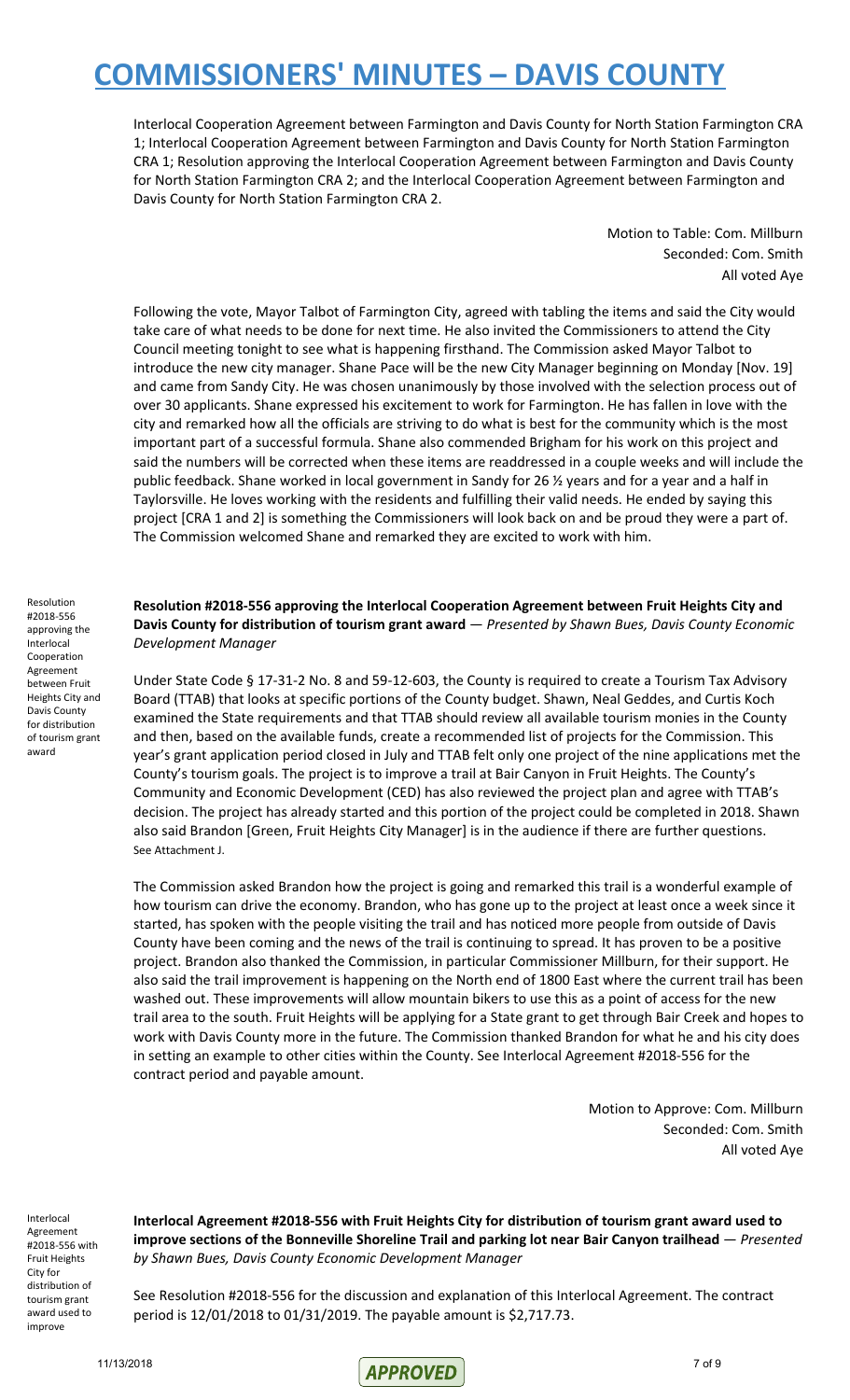| sections of the<br>Bonneville<br><b>Shoreline Trail</b><br>and parking lot<br>near Bair<br>Canyon<br>trailhead | Motion to Approve: Com. Millburn<br>Seconded: Com. Smith<br>All voted Aye                                                                                                                                                                                                                                                                                                                                                                                                                                                                                                                                                                                |
|----------------------------------------------------------------------------------------------------------------|----------------------------------------------------------------------------------------------------------------------------------------------------------------------------------------------------------------------------------------------------------------------------------------------------------------------------------------------------------------------------------------------------------------------------------------------------------------------------------------------------------------------------------------------------------------------------------------------------------------------------------------------------------|
| <b>BOARD OF</b><br><b>EQUALIZATION</b>                                                                         | Commissioner Millburn moved to recess to Board of Equalization. Commissioner Smith seconded the motion. All voted Aye.                                                                                                                                                                                                                                                                                                                                                                                                                                                                                                                                   |
| Property Tax<br>Register                                                                                       | Property Tax Register matters were presented by Curtis Koch, Davis County Clerk/Auditor as follows:                                                                                                                                                                                                                                                                                                                                                                                                                                                                                                                                                      |
|                                                                                                                | Under Auditor adjustments are three various reports containing approved appeals, no change in value<br>appeals, hearing and finding reports, various late abatements, and one correction for consideration.                                                                                                                                                                                                                                                                                                                                                                                                                                              |
|                                                                                                                | Motion to Approve: Com. Smith<br>Seconded: Com. Millburn<br>All voted Aye                                                                                                                                                                                                                                                                                                                                                                                                                                                                                                                                                                                |
| <b>CONSENT</b>                                                                                                 | Commissioner Millburn moved to reconvene Commission Meeting. Commissioner Smith seconded the motion. All voted Aye.                                                                                                                                                                                                                                                                                                                                                                                                                                                                                                                                      |
| <b>ITEMS</b><br><b>Check Registers</b>                                                                         | <b>Check Registers</b>                                                                                                                                                                                                                                                                                                                                                                                                                                                                                                                                                                                                                                   |
|                                                                                                                | Check Registers were approved.                                                                                                                                                                                                                                                                                                                                                                                                                                                                                                                                                                                                                           |
|                                                                                                                | Motion to Approve: Com. Millburn<br>Seconded: Com. Smith<br>All voted Aye                                                                                                                                                                                                                                                                                                                                                                                                                                                                                                                                                                                |
| Indigent<br>Hardship                                                                                           | <b>Indigent Hardship Abatement Register</b>                                                                                                                                                                                                                                                                                                                                                                                                                                                                                                                                                                                                              |
| Abatement<br>Register                                                                                          | The Indigent Abatement Register for Rudy Bergwen was presented for approval.                                                                                                                                                                                                                                                                                                                                                                                                                                                                                                                                                                             |
|                                                                                                                | Motion to Approve: Com. Smith<br>Seconded: Com. Millburn<br>All voted Aye                                                                                                                                                                                                                                                                                                                                                                                                                                                                                                                                                                                |
| Commission<br>Meeting                                                                                          | <b>Meeting Minutes</b>                                                                                                                                                                                                                                                                                                                                                                                                                                                                                                                                                                                                                                   |
| Minutes                                                                                                        | Meeting Minutes for Oct. 16 and Oct. 23, 2018 were presented for approval.                                                                                                                                                                                                                                                                                                                                                                                                                                                                                                                                                                               |
|                                                                                                                | Motion to Approve: Com. Smith<br>Seconded: Com. Millburn<br>All voted Aye                                                                                                                                                                                                                                                                                                                                                                                                                                                                                                                                                                                |
| <b>COMMISSION</b><br><b>COMMENTS</b>                                                                           |                                                                                                                                                                                                                                                                                                                                                                                                                                                                                                                                                                                                                                                          |
|                                                                                                                | <b>Commissioner Elliott:</b> This last week Commissioner Elliott was down in Springdale with the Chamber of<br>Commerce and would like to report the Chamber of Commerce is moving forward very well. They have<br>excess cash that will be invested shortly which will allow them to recover costs and have additional<br>investments. They are also working on how to better work with the business community in Davis County.<br>He did not participate in the hike they did since he had young children with him, but he said the hikers were<br>"frozen out" and when they reached their final destination, everyone was simply trying to get warm. |
|                                                                                                                | Commissioner Elliott invited other comments from the dais.                                                                                                                                                                                                                                                                                                                                                                                                                                                                                                                                                                                               |
| Clerk/Auditor                                                                                                  | Curtis Koch: While Curtis would rather be quiet, he felt it necessary to thank the staff from the Clerk,<br>Auditor, Information Systems, and Assessors departments for helping the election go as smooth as possible.                                                                                                                                                                                                                                                                                                                                                                                                                                   |